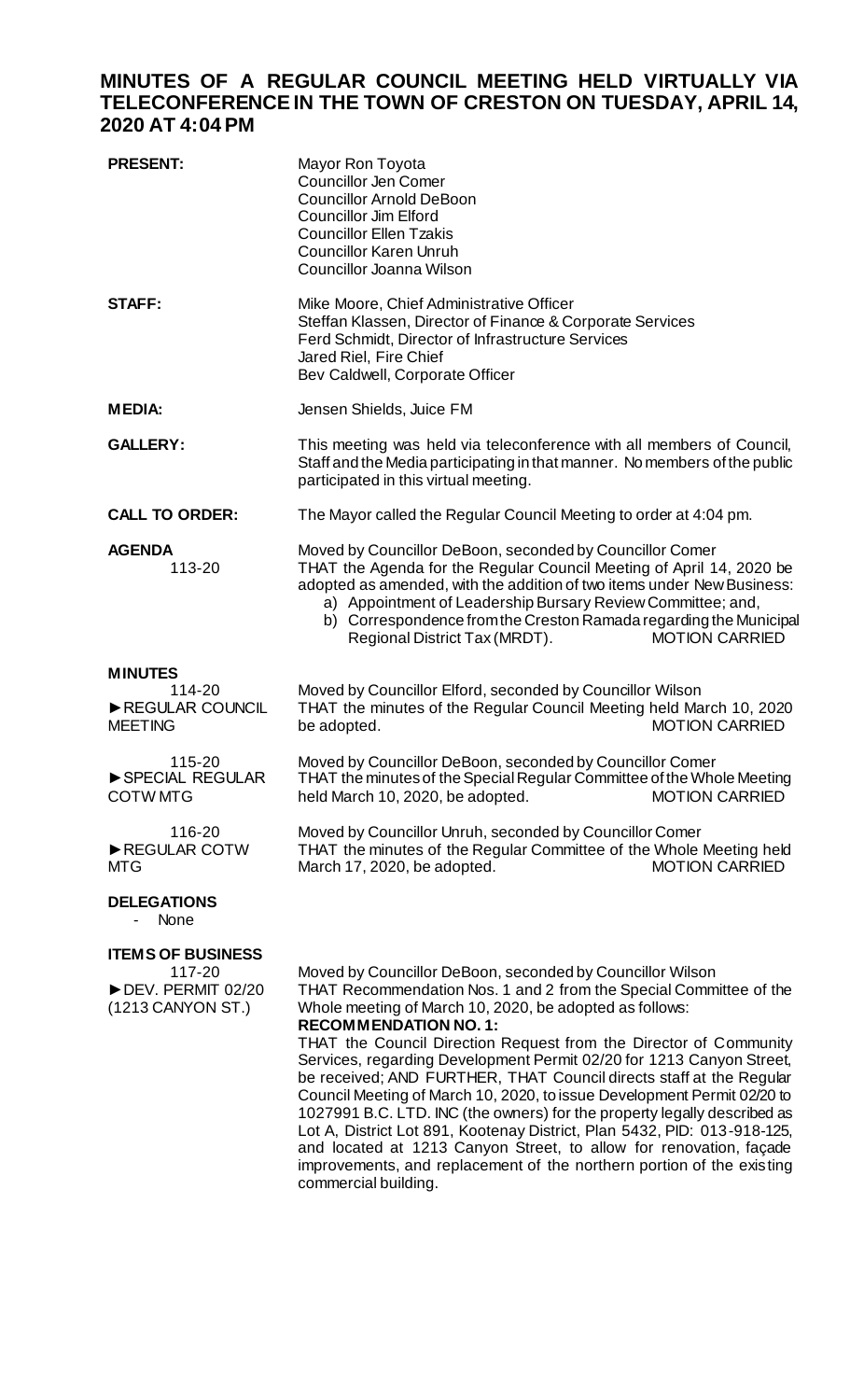| DEV. PERMIT 03/20<br>(1124 NW BLVD)                                     | <b>RECOMMENDATION NO: 2</b><br>THAT the Council Direction Request from the Director of Community<br>Services, regarding Development Permit 03/20 for 1124 Northwest<br>Boulevard, be received; AND FURTHER, THAT Council directs staff, at<br>the Regular Council Meeting of March 10, 2020, to issue Development<br>Permit 03/20 to George and Lori Longpre (the owners) for the property<br>legally described as Lot 2, District Lot 892, Kootenay District, Plan 6178,<br>PID: 014-158-019, and located at 1124 Northwest Blvd., to allow for an<br>addition to the existing single family residence that would allow for two<br><b>MOTION CARRIED</b><br>residential suites and a commercial space.                                                                     |
|-------------------------------------------------------------------------|-----------------------------------------------------------------------------------------------------------------------------------------------------------------------------------------------------------------------------------------------------------------------------------------------------------------------------------------------------------------------------------------------------------------------------------------------------------------------------------------------------------------------------------------------------------------------------------------------------------------------------------------------------------------------------------------------------------------------------------------------------------------------------|
| 118-20<br>TRAFFIC CALMING<br>$(16^{TH}$ AVE. N. & $20^{TH}$<br>AVE. S.) | Moved by Councillor Unruh, seconded by Councillor Comer<br>THAT Recommendation Nos. 1 to 7 from the Regular Committee of the<br>Whole meeting held March 17, 2020, be adopted as follows:<br><b>RECOMMENDATION NO. 1:</b><br>THAT the Council Direction Request from the Director of Infrastructure<br>Services, regarding traffic calming measures, be received; THAT staff is<br>authorized to proceed with the proposed traffic calming measure design<br>that includes the use of speed humps on 16 <sup>th</sup> Avenue North; AND<br>FURTHER, THAT staff is authorized to proceed with the proposed traffic<br>calming measure design that includes the combination of speed hump,<br>raised crosswalk and concrete curb extensions on 20 <sup>th</sup> Avenue South. |
| CHAMBER OF<br><b>COMMERCE</b><br><b>MEMBERSHIP</b>                      | <b>RECOMMENDATION NO. 2:</b><br>THAT the Council Direction Request from the Community and Corporate<br>Services Research and Policy Coordinator, regarding membership with<br>the Creston Valley Chamber of Commerce, be received; AND FURTHER,<br>THAT Council authorizes staff to purchase a Creston Valley Chamber of<br>Commerce membership for the Town of Creston, for the year 2020, in the<br>amount of \$420.00.                                                                                                                                                                                                                                                                                                                                                   |
| RECYCLING<br>COUNCIL OF BC                                              | <b>RECOMMENDATION NO. 3:</b><br>THAT the invitation from the Recycling Council of British Columbia, to<br>attend the 46 <sup>th</sup> Annual Conference on Circular Economy, in Whistler, BC<br>on June 10 to 12, 2020, be received.                                                                                                                                                                                                                                                                                                                                                                                                                                                                                                                                        |
| SAM STEELE DAYS<br><b>PARADE</b>                                        | <b>RECOMMENDATION NO. 4:</b><br>THAT the invitation from the Sam Steele Society, to participate in the Sam<br>Steele Days Grand Parade in Cranbrook, BC on June 20th, 2020, be<br>received.                                                                                                                                                                                                                                                                                                                                                                                                                                                                                                                                                                                 |
| COVID-19 VERBAL<br><b>UPDATE</b>                                        | <b>RECOMMENTATION NO. 5:</b><br>THAT the verbal update by the Chief Administrative Officer, advising that<br>the Town will not be accepting any open or closed bookings for Town park<br>and public space facilities for the foreseeable future; and the Town's<br>communications to the public on actions being taken by the Town in<br>ensuring the advice from the Provincial Government, Interior Health<br>Authority and the Regional District of Central Kootenay with respect to the<br>COVID-19 Pandemic are being followed, be received.                                                                                                                                                                                                                           |
| COVID-19 POLICY                                                         | <b>RECOMMENDATION NO. 6:</b><br>THAT the Council Direction Request from the Chief Administrative Officer,<br>regarding a draft COVID-19 Policy for the Town of Creston, be received;<br>THAT Council recognizes that with the changing events surrounding the<br>COVID-19 Pandemic, specific measures are required to ensure the safety<br>of residents and staff; AND FURTHER, THAT Council adopts Policy No.<br>GOV-001-60, Coronavirus Pandemic (COVID-19), a copy of which is<br>attached to and forms a part of these minutes as Appendix 'I'.                                                                                                                                                                                                                         |
| COUNCIL<br>PROCEDURES BYLAW                                             | <b>RECOMMENDATION NO. 7:</b><br>THAT the verbal report by the Chief Administrative Officer, regarding<br>Council Procedures Bylaw No. 1875, 2018 with respect to Council<br>members participating in Council and Committee meetings remotely, be<br><b>MOTION CARRIED</b><br>received.                                                                                                                                                                                                                                                                                                                                                                                                                                                                                      |
| 119-20<br>CITY OF PRINCE<br><b>GEORGE RE OPIOID</b><br><b>LAWSUIT</b>   | Moved by Councillor DeBoon, seconded by Councillor Tzakis<br>THAT correspondence from the City of Prince George, requesting support<br>of its resolution to the Union of BC Municipalities 2020 Conference, with<br>respect to Sharing Payments from the Opioid Class Action Lawsuit, be<br><b>MOTION CARRIED</b><br>received.                                                                                                                                                                                                                                                                                                                                                                                                                                              |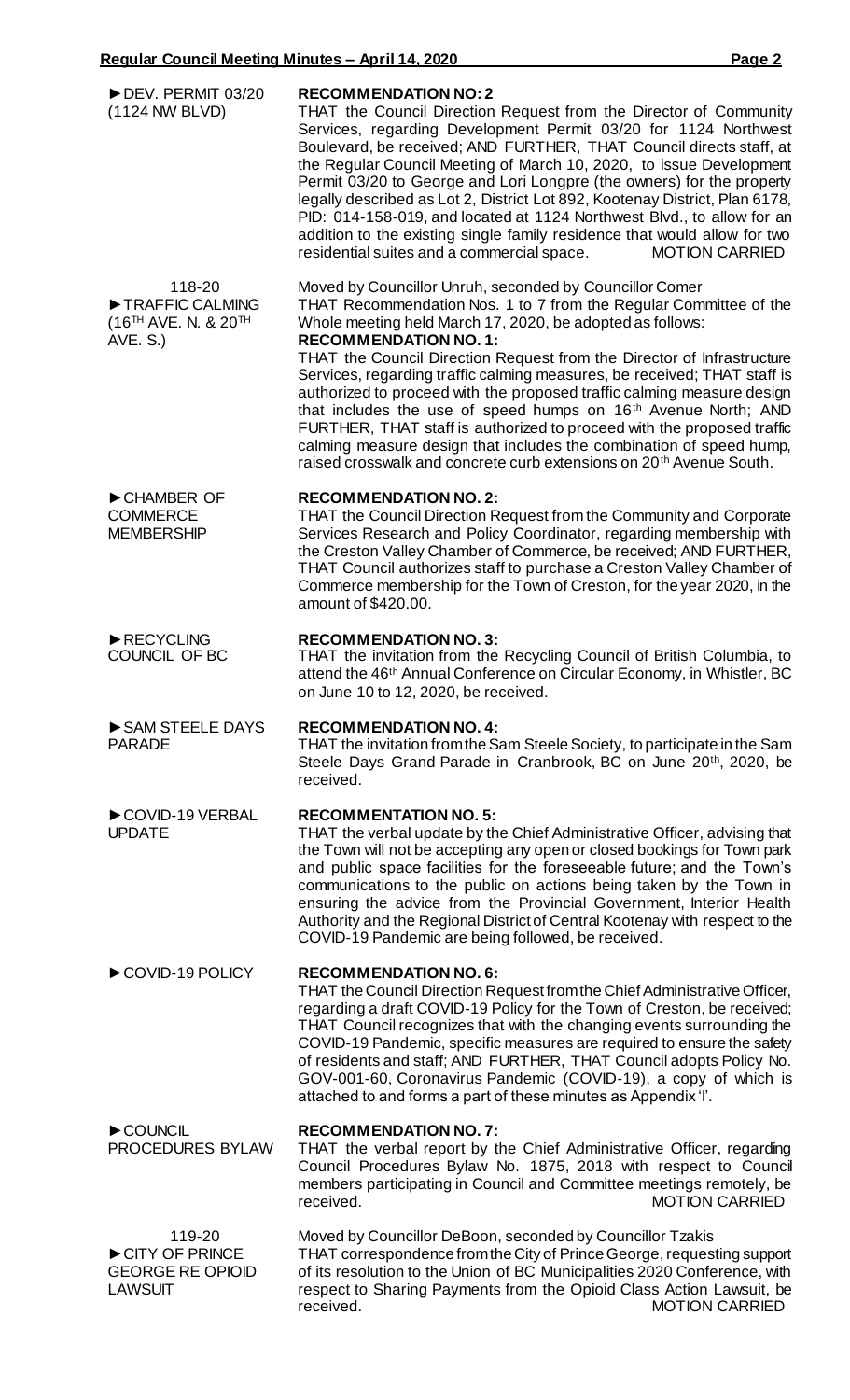| 120-20<br>$\triangleright$ CFIB RE<br><b>INDEPENDENT</b><br><b>BUSINESS</b> | Moved by Councillor Unruh, seconded by Councillor Elford<br>THAT correspondence from the Canadian Federation of Independent<br>Business, requesting Council to provide financial concessions for local<br>independent business owners in light of the COVID-19 Pandemic, be<br><b>MOTION CARRIED</b><br>received.                                                                                                                                                                                                                                                                                                                                                                    |
|-----------------------------------------------------------------------------|--------------------------------------------------------------------------------------------------------------------------------------------------------------------------------------------------------------------------------------------------------------------------------------------------------------------------------------------------------------------------------------------------------------------------------------------------------------------------------------------------------------------------------------------------------------------------------------------------------------------------------------------------------------------------------------|
| 121-20<br>ANTI-IDLING<br><b>SUPPORT</b>                                     | Moved by Councillor Unruh, seconded by Councillor Wilson<br>THAT correspondence from Creston Climate Action, expressing<br>appreciation to Council for encouraging anti-idling in Creston, be received.<br><b>MOTION CARRIED</b>                                                                                                                                                                                                                                                                                                                                                                                                                                                     |
| 122-20<br>CBT/CIP GRANTS                                                    | Moved by Councillor Elford, seconded by Councillor DeBoon<br>THAT correspondence from the Regional District of Central Kootenay,<br>regarding public meetings for the Columbia Basin Trust Affected Areas<br>and Community Initiatives grant programs for 2020, be received.<br><b>MOTION CARRIED</b>                                                                                                                                                                                                                                                                                                                                                                                |
| 123-20<br>UBCM GRANT<br><b>APPLICATION RE</b><br><b>EOC EQUIPMENT</b>       | Moved by Councillor Elford, seconded by Councillor Unruh<br>THAT the Request for Decision from the Fire Chief, regarding a grant<br>application under UBCM's Community Emergency Preparedness Fund,<br>be received; AND FURTHER, THAT staff is authorized to submit a grant<br>application to the Union of BC Municipalities, under the Community<br>Emergency Preparedness Fund, for the costs of supplies and equipment<br>to operate an Emergency Operations Centre for the Town of Creston.<br><b>MOTION CARRIED</b>                                                                                                                                                             |
| 124-20<br>PET LICENCE FEES                                                  | Moved by Councillor Unruh, seconded by Councillor DeBoon<br>THAT the Request for Decision from the Director of Finance and<br>Corporate Services, regarding the pet licence fee increase for 2020, be<br>received; THAT Council authorizes staff to draft an amendment to<br>Schedule 2 of Fees and Charges Bylaw No. 1763, 2011, to delay<br>increasing pet licence fees paid after March 31, 2020, from March 31,<br>2020 to March 31, 2021, due to the COVID-19 crisis; AND FURTHER,<br>THAT Council consider giving three readings and adoption to Fees and<br>Charges Amendment Bylaw No. 1914, 2020 at the April 14, 2020 Regular<br>Council meeting.<br><b>MOTION CARRIED</b> |
| 125-20<br>EQUIPMENT<br><b>REPLACEMENT</b><br><b>PURCHASE</b>                | Moved by Councillor Comer, seconded by Councillor DeBoon<br>THAT the Request for Decision from the Director of Infrastructure<br>Services, regarding equipment replacement purchase, be received; AND<br>FURTHER, THAT Council approves the purchase of a backhoe/loader<br>from Brandt Tractor in the amount of \$157,360, as part of the vehicle<br>equipment replacement program and approved within the 2020 budget.<br><b>MOTION CARRIED</b>                                                                                                                                                                                                                                    |
| 126-20<br>LEASE FARM LAND                                                   | Moved by Councillor DeBoon, seconded by Councillor Wilson<br>THAT the Request for Decision from the Director of Finance and<br>Corporate Services, regarding the leasing of Town owned property, be<br>received; AND FURTHER, THAT Council authorizes staff to enter into a<br>lease agreement with RixnBee Farms Ltd., for 53 farmable acres of land,<br>being a portion of District Lot 16037, Kootenay District, Except Part<br>Included in Plan NEP82851, in Lister, BC, for a five year term commencing<br>April 15, 2020, in the amount of \$165 per acre, per year.<br><b>MOTION CARRIED</b>                                                                                  |
| 127-20<br>$HWY$ 3<br><b>REALIGNMENT</b>                                     | Moved by Councillor Elford, seconded by Councillor Comer<br>THAT correspondence from Ms. Karin Pogreba, requesting Council to<br>reconsider the option for Highway 3 realignment through Creston, be<br><b>MOTION CARRIED</b><br>received.                                                                                                                                                                                                                                                                                                                                                                                                                                           |
| 128-20<br>CV GLEANERS FOOD<br><b>BANK DONATION</b>                          | Moved by Councillor Elford, seconded by Councillor Comer<br>THAT the discretionary grant request from the Creston Valley Gleaners<br>Food Bank, be received; AND FURTHER, THAT Council approves a grant                                                                                                                                                                                                                                                                                                                                                                                                                                                                              |

THAT the discretionary grant request from the Creston Valley Gleaners Food Bank, be received; AND FURTHER, THAT Council approves a grant to the Creston Valley Gleaners Food Bank, in the amount of \$5,000.00, with funds being allocated from the Town of Creston Operational Budget. MOTION CARRIED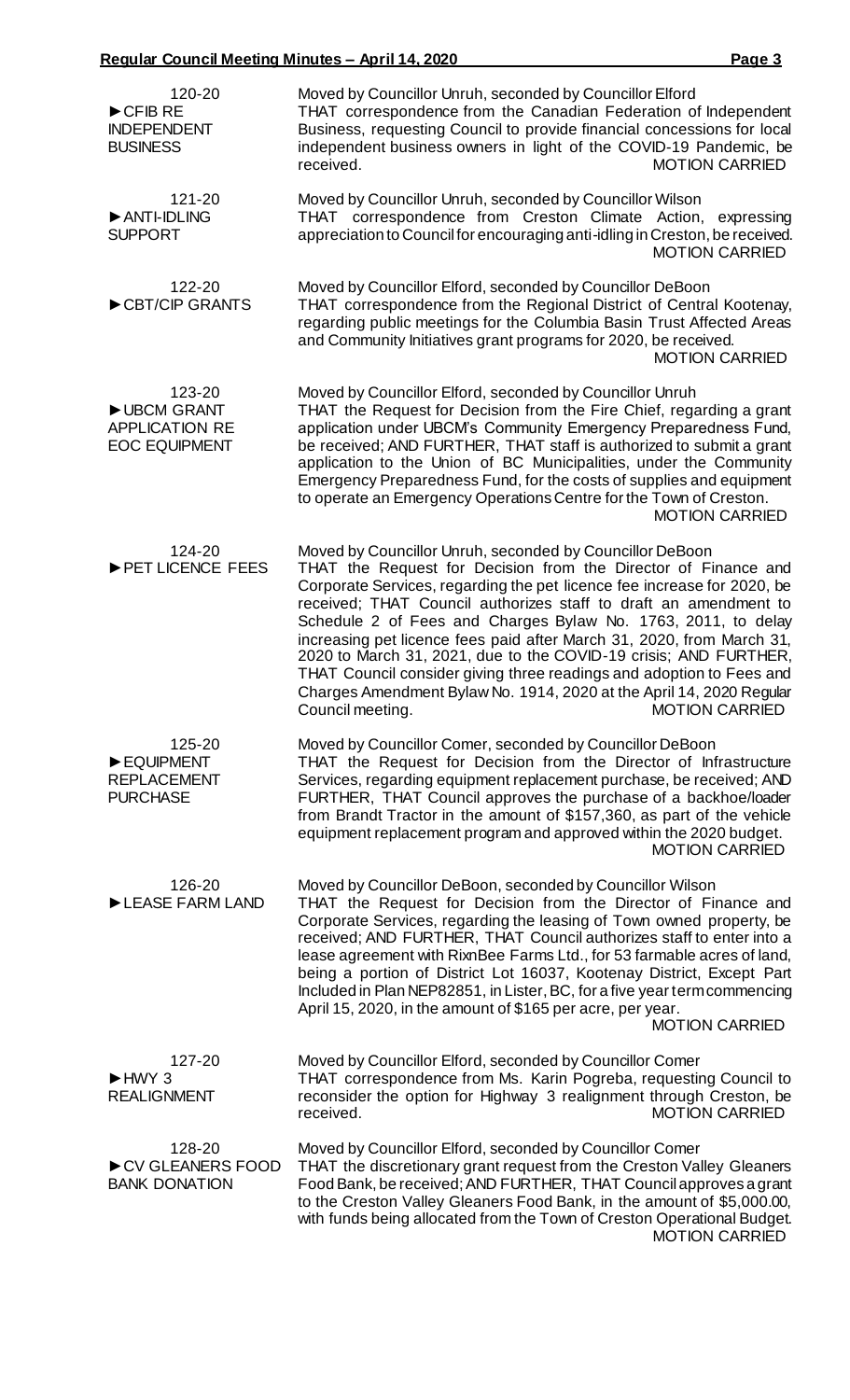| 129-20<br>APPOINTMENT OF<br><b>TEMPORARY BYLAW</b><br><b>ENFORCEMENT</b><br><b>OFFICER</b><br>Rescinded Sept. 8, 2020<br>by Resolution 283-20 | Moved by Councillor Unruh, seconded by Councillor Comer<br><b>THAT the Request for Decision from the Director of Community Services,</b><br>regarding the appointment of a temporary Bylaw Enforcement Officer, be<br>received; AND FURTHER, THAT under the Police Act of British Columbia,<br>Part 36, Council appoints Tina Lockhart, current Bylaw Enforcement<br>Officer for the Regional District of Central Kootenay, as a temporary Bylaw<br>Enforcement Officer for the Town of Creston and is provided the authority<br>to enforce all municipal bylaws enacted by the Town of Creston.<br><b>MOTION CARRIED</b>                                                                                    |
|-----------------------------------------------------------------------------------------------------------------------------------------------|--------------------------------------------------------------------------------------------------------------------------------------------------------------------------------------------------------------------------------------------------------------------------------------------------------------------------------------------------------------------------------------------------------------------------------------------------------------------------------------------------------------------------------------------------------------------------------------------------------------------------------------------------------------------------------------------------------------|
|                                                                                                                                               | The Director of Finance and Corporate Services presented the proposed<br>2020 tax rates for the Town of Creston, based on Council's 2020 budget.                                                                                                                                                                                                                                                                                                                                                                                                                                                                                                                                                             |
|                                                                                                                                               | The Director advised Council that it has the ability to choose the tax<br>multiples for the different assessment classes, which would determine<br>what ratio each classification pays of the tax requisition. Mill rates have<br>been prepared as a basis for discussion and it is Council's decision to set<br>these rates by changing the multiples.                                                                                                                                                                                                                                                                                                                                                      |
| 130-20<br>REVIEW TAX RATES                                                                                                                    | Moved by Councillor Wilson, seconded by Councillor Elford<br>THAT the presentation by the Director of Finance and Corporate Services,<br>regarding a review of the proposed 2020 tax rates for the Town of Creston,<br>be received; AND FURTHER, THAT staff is authorized to prepare the<br>2020 Tax Rates Bylaw, based on the information provided, for Council's<br>consideration at the May 12 <sup>th</sup> , 2020 Regular Council meeting.<br><b>MOTION CARRIED</b>                                                                                                                                                                                                                                     |
| 131-20<br>COTW & COUNCIL<br><b>MTG SCHEDULE</b>                                                                                               | Moved by Councillor Wilson, seconded by Councillor DeBoon<br>THAT due to the current COVID-19 Pandemic and maintaining self-<br>distancing practices, Council cancels the regularly scheduled Council and<br>Committee of the Whole meetings for the months of April, May and June<br>2020, with a Committee of the Whole meeting being scheduled for April<br>21, a Closed Council meeting being scheduled for April 21, and Council<br>meetings being scheduled for May 12 and June 9, 2020; AND FURTHER,<br>THAT Special Council or Committee of the Whole meetings being<br>scheduled, as needed, with the required notice being issued as per the<br><b>MOTION CARRIED</b><br><b>Community Charter.</b> |
| 132-20<br>COUNCIL'S<br><b>STRATEGIC PLAN</b>                                                                                                  | Moved by Councillor DeBoon, seconded by Councillor Wilson<br>THAT the verbal report by the Chief Administrative Officer, regarding<br>Council's draft Strategic Plan, be received.<br><b>MOTION CARRIED</b>                                                                                                                                                                                                                                                                                                                                                                                                                                                                                                  |
| <b>BYLAWS</b><br>133-20<br>EXONING AMEND.<br><b>BYLAW 1885</b><br>(ADOPTION)                                                                  | Moved by Councillor Elford, seconded by Councillor Comer<br>THAT Zoning Amendment Bylaw No. 1885, 2019, be adopted.<br><b>MOTION CARRIED</b>                                                                                                                                                                                                                                                                                                                                                                                                                                                                                                                                                                 |
| 134-20<br>CCP AMEND. BYLAW<br>1886 (ADOPTION)                                                                                                 | Moved by Councillor DeBoon, seconded by Councillor Elford<br>THAT Official Community Plan Amendment Bylaw No. 1886, 2019, be<br><b>MOTION CARRIED</b><br>adopted.                                                                                                                                                                                                                                                                                                                                                                                                                                                                                                                                            |
| 135-20<br>FEES & CHARGES<br>AMEND. BYLAW 1914<br>$(1ST & 2ND READING)$                                                                        | Moved by Councillor Unruh, seconded by Councillor Comer<br>THAT Fees and Charges Amendment Bylaw No. 1914, 2020, be read a<br>first time by title, a second time by content.<br><b>MOTION CARRIED</b>                                                                                                                                                                                                                                                                                                                                                                                                                                                                                                        |
| 136-20<br>FEES & CHARGES<br>AMEND. BYLAW 1914<br>(3 <sup>RD</sup> READING)                                                                    | Moved by Councillor DeBoon, seconded by Councillor Elford<br>THAT Fees and Charges Amendment Bylaw No. 1914, 2020, be read a<br>third time by title.<br><b>MOTION CARRIED</b>                                                                                                                                                                                                                                                                                                                                                                                                                                                                                                                                |
| 137-20<br>FEES & CHARGES<br>AMEND. BYLAW 1914<br>(ADOPTION)                                                                                   | Moved by Councillor Unruh, seconded by Councillor Comer<br>THAT Fees and Charges Amendment Bylaw No. 1914, 2020, be adopted.<br><b>MOTION CARRIED</b>                                                                                                                                                                                                                                                                                                                                                                                                                                                                                                                                                        |